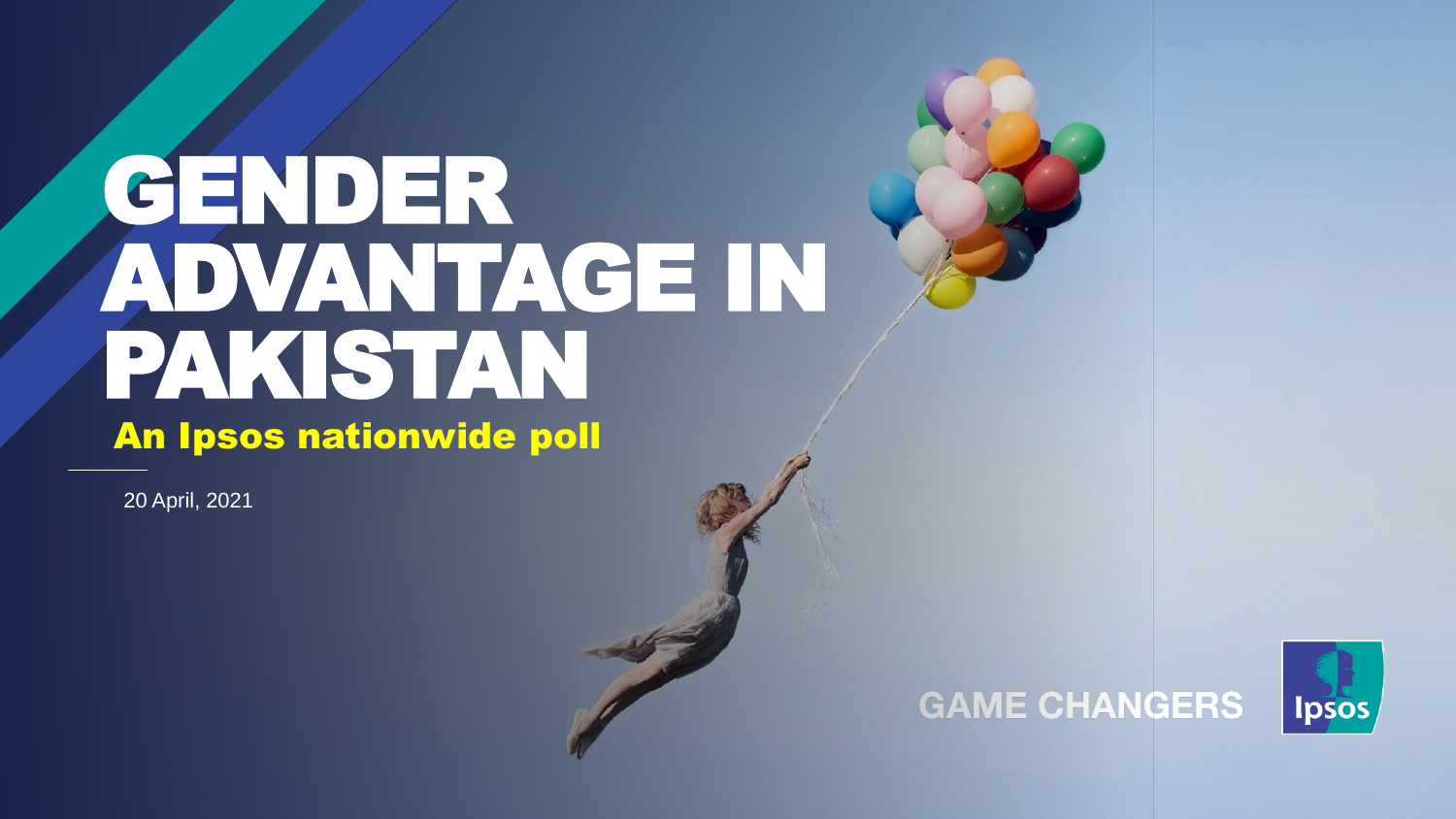#### More Pakistanis think that it is advantageous to be a woman than being a man in our society.

*All things considered, in our society today do you think that there are more advantages in being a man, or more advantages in being a woman, or is there no difference?*

آج کل ہمار ے معاشر ے میں جن چیزوں پر غور کیا جاتا ہے، ان کو ذہن میں ڈیس کا عورت ہیں کیا عورت ہوں کا ذوائد وائد اس وائد ہیں، یا دونوں میں کوئی فرق نہیں ہے کوئی فرق نہیں ہے کی ایک ایک ایک <br>۔۔۔۔۔۔۔۔۔۔۔۔۔۔۔۔۔۔۔۔۔۔۔۔۔۔۔۔۔۔۔۔۔۔ ز ے ز



Source: 1,048 Pakistani 18+ adults, CATI interviews, March, 2021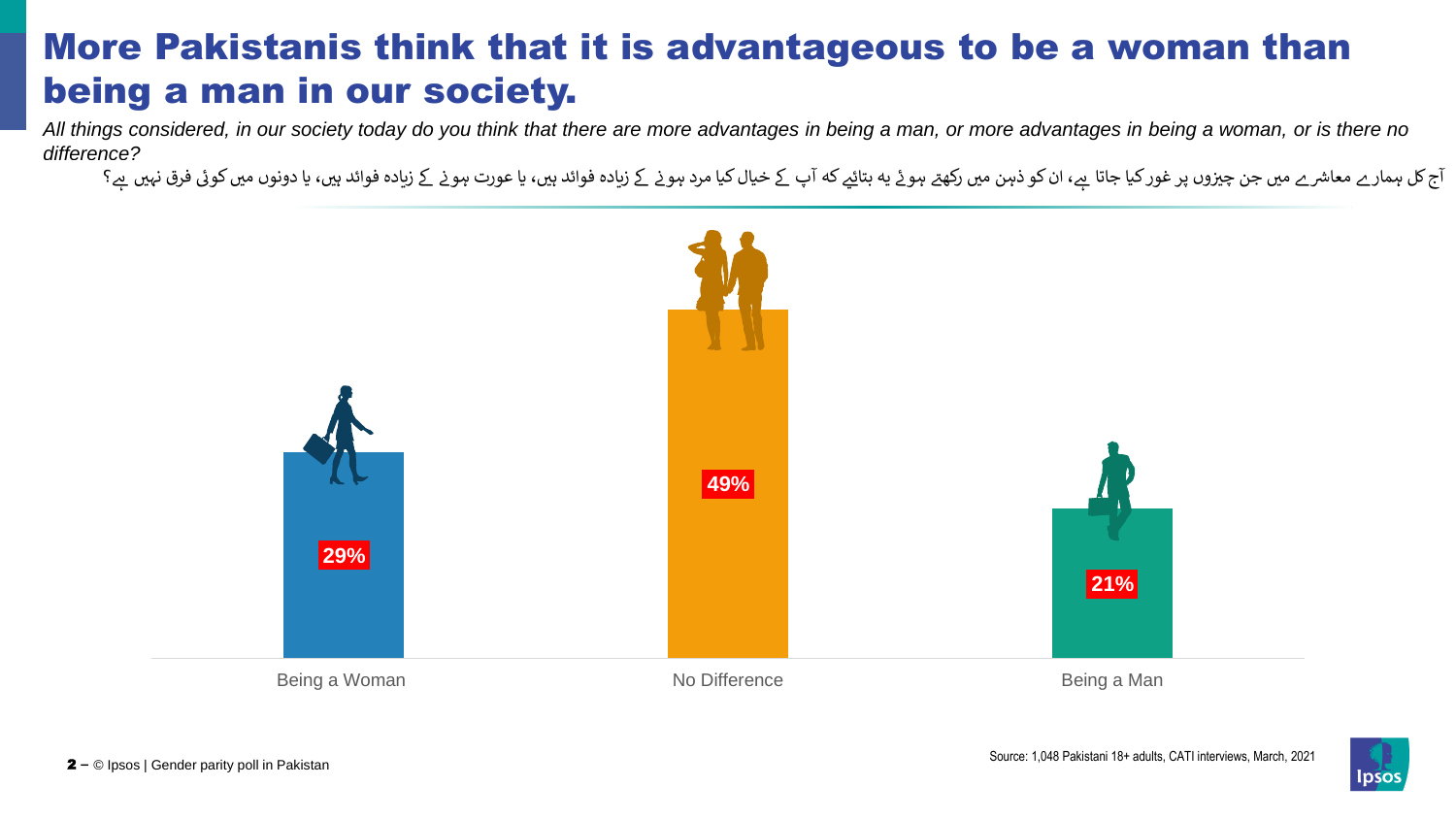#### Interestingly, even more females themselves consider it to be advantageous being a woman in Pakistan

*All things considered, in our society today do you think that there are more advantages in being a man, or more advantages in being a woman, or is there no difference?*

آج کل ہمار ے معاشر ے میں جن چیزوں پر غور کیا جاتا ہے، ان کو ذہن میں ڈیس کا عورت ہیں کیا عورت ہوں کا ذوائد وائد اس وائد ہیں، یا دونوں میں کوئی فرق نہیں ہے کوئی فرق نہیں ہے کی ایک ایک ایک <br>۔۔۔۔۔۔۔۔۔۔۔۔۔۔۔۔۔۔۔۔۔۔۔۔۔۔۔۔۔۔۔۔۔۔ ز ے ز



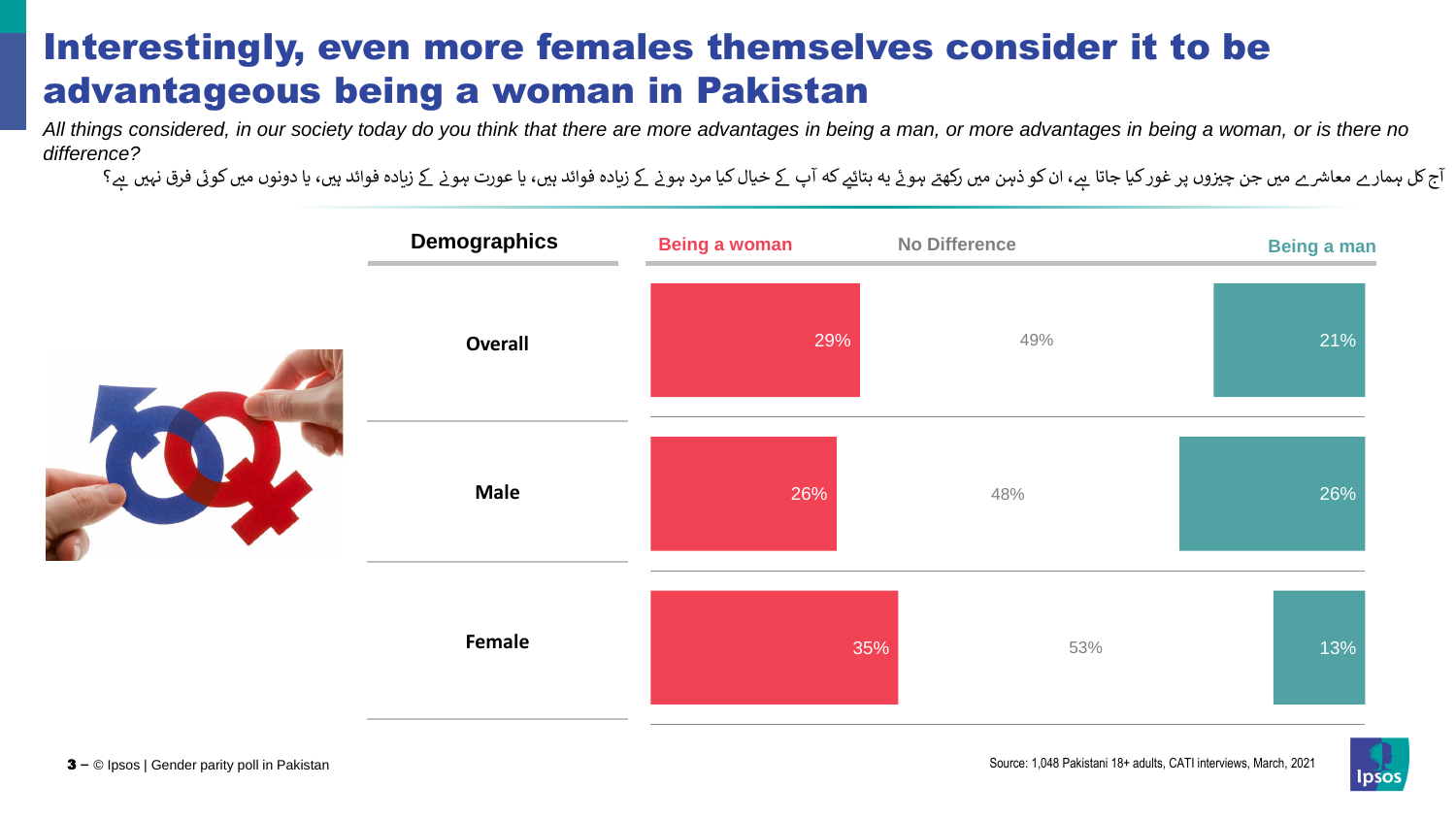#### More advantage perceptions being a woman in higher Socioeconomic classes in Pakistan; men advantage pronounced in lower class

*All things considered, in our society today do you think that there are more advantages in being a man, or more advantages in being a woman, or is there no difference?*

آج کل ہمار ے معاشر ے میں جن چیزوں پر غور کیا جاتا ہے، ان کو ذہن میں ڈیس کا عورت ہیں کیا عورت ہوں کا ذوائد وائد اس وائد ہیں، یا دونوں میں کوئی فرق نہیں ہے کوئی فرق نہیں ہے کی ایک ایک ایک <br>۔۔۔۔۔۔۔۔۔۔۔۔۔۔۔۔۔۔۔۔۔۔۔۔۔۔۔۔۔۔۔۔۔۔ ز ے ز

|  | <b>Demographics</b> | <b>Being a woman</b> | <b>No Difference</b> | Being a man |
|--|---------------------|----------------------|----------------------|-------------|
|  | <b>Overall</b>      | 29%                  | 49%                  | 21%         |
|  | <b>SECA</b>         |                      | 41%<br>38%           | 21%         |
|  | SEC B               | 30%                  | 55%                  | 15%         |
|  | <b>SEC C</b>        | 28%                  | 53%                  | 19%         |
|  | <b>SECD</b>         | 27%                  | 53%                  | 20%         |
|  | <b>SEC E</b>        | 24%                  | 47%                  | 29%         |

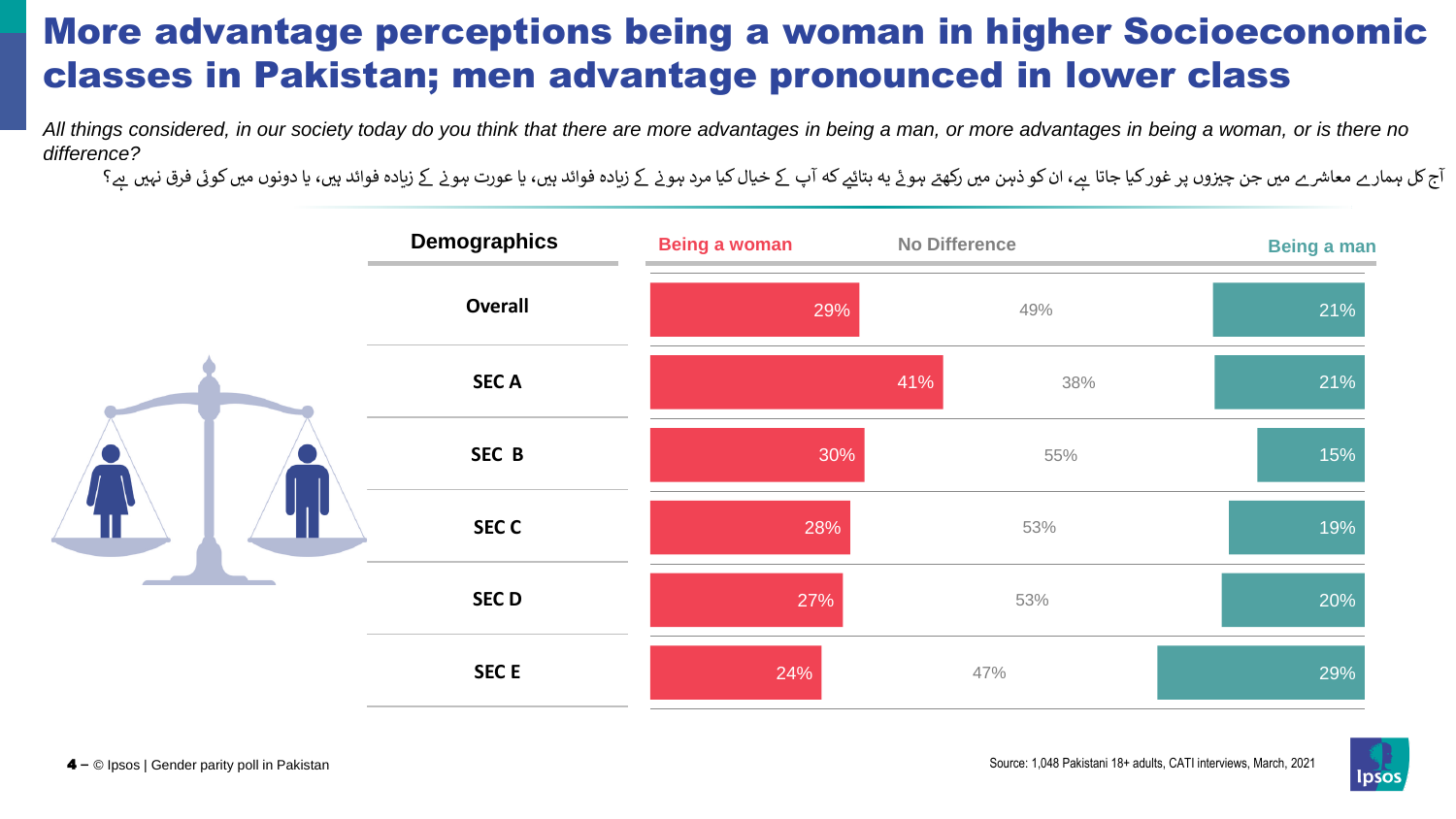#### Women are perceived to be more at advantage in urban Pakistan, while men are considered more at advantage in rural setting

*All things considered, in our society today do you think that there are more advantages in being a man, or more advantages in being a woman, or is there no difference?*

آج کل ہمار ے معاشر ے میں جن چیزوں پر غور کیا جاتا ہے، ان کو ذہن میں ڈیس کا عورت ہیں کیا عورت ہوں کا ذوائد وائد اس وائد ہیں، یا دونوں میں کوئی فرق نہیں ہے کوئی فرق نہیں ہے کی ایک ایک ایک <br>۔۔۔۔۔۔۔۔۔۔۔۔۔۔۔۔۔۔۔۔۔۔۔۔۔۔۔۔۔۔۔۔۔۔ ز ے ز



Source: 1,048 Pakistani 18+ adults, CATI interviews, March, 2021

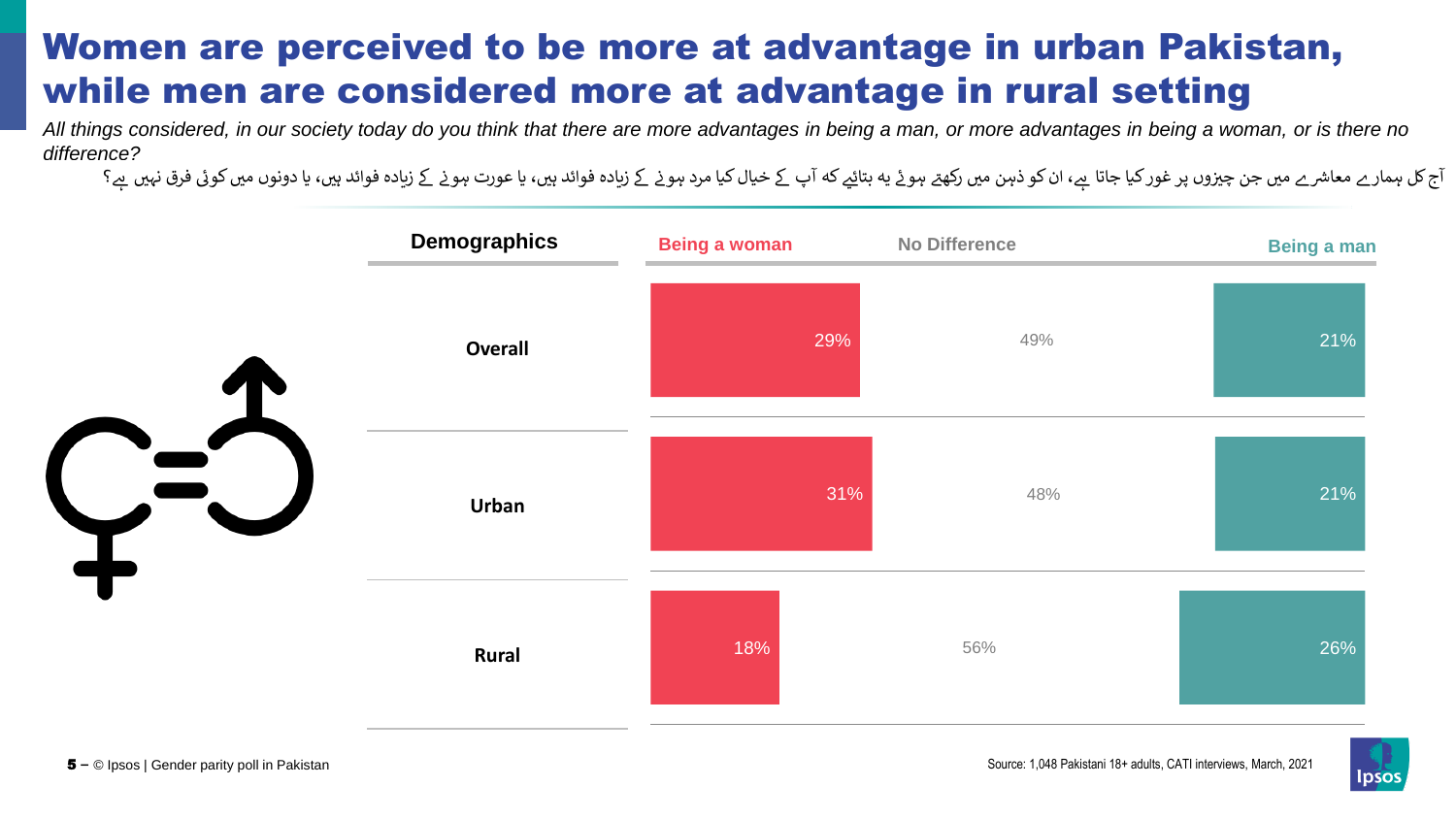### KPK & Baluchistan seem to reveal males' dominance in gender advantage

*All things considered, in our society today do you think that there are more advantages in being a man, or more advantages in being a woman, or is there no difference?*

آج کل ہمار ے معاشر ے میں جن چیزوں پر غور کیا جاتا ہے، ان کو ذہن میں ڈیس کا عورت ہیں کیا عورت ہوں کا ذوائد وائد اس وائد ہیں، یا دونوں میں کوئی فرق نہیں ہے کوئی فرق نہیں ہے کی ایک ایک ایک <br>۔۔۔۔۔۔۔۔۔۔۔۔۔۔۔۔۔۔۔۔۔۔۔۔۔۔۔۔۔۔۔۔۔۔ ز ے ز